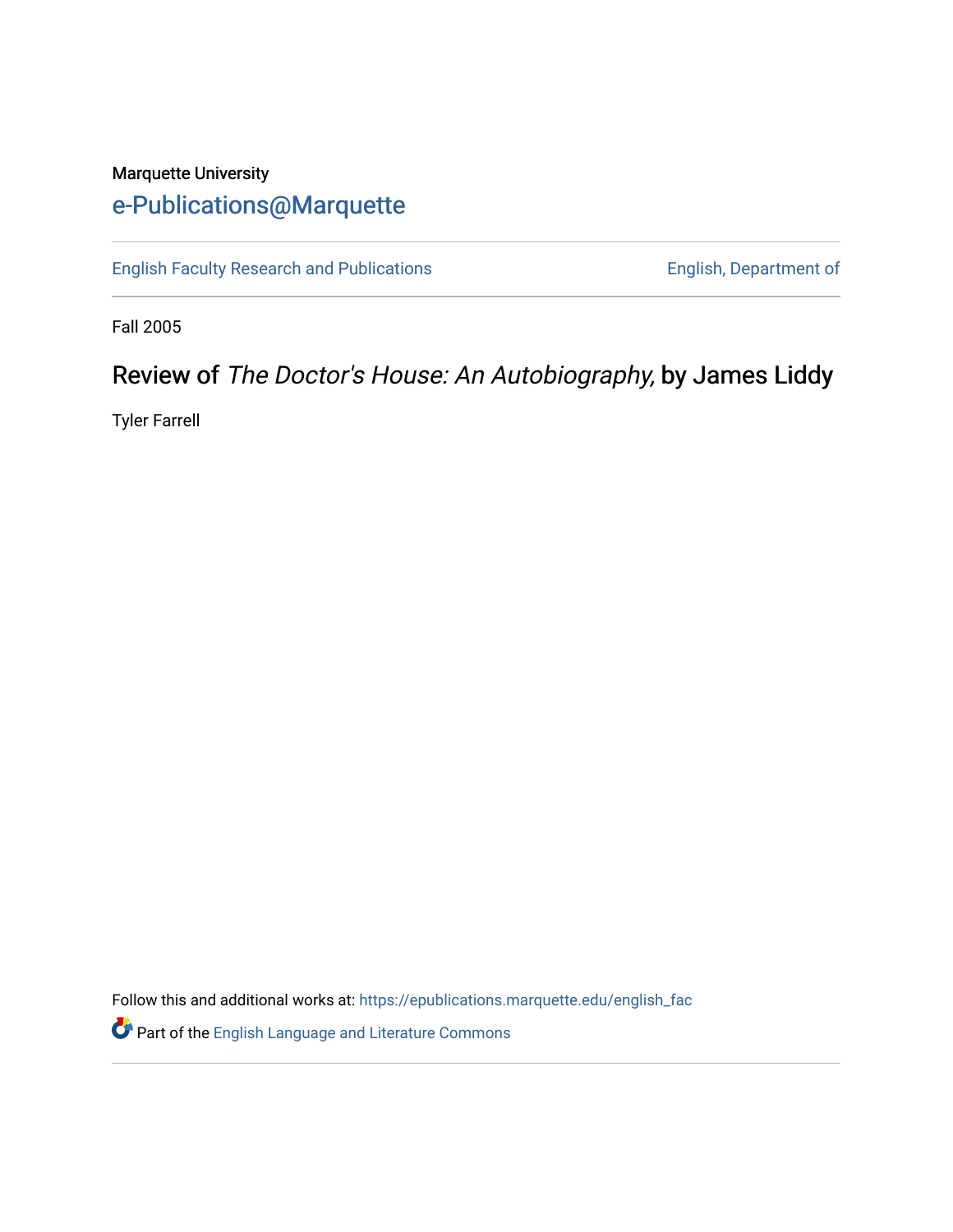**Marquette University**

# **e-Publications@Marquette**

### *English Faculty Research and Publications/College of Arts and Sciences*

*This paper is NOT THE PUBLISHED VERSION;* **but the author's final, peer-reviewed manuscript.**  The published version may be accessed by following the link in the citation below.

*An Sionnach*, Vol. 1, No. 2 (Fall 2005): 154-156. [Link.](https://muse.jhu.edu/journal/435) This article is © University of Nebraska Press and permission has been granted for this version to appear in [e-Publications@Marquette.](http://epublications.marquette.edu/) University of Nebraska Press does not grant permission for this article to be further copied/distributed or hosted elsewhere without the express permission from University of Nebraska Press.

# Review of *The Doctor's House: An Autobiography*, by James Liddy

Tyler Farrell Marquette University

James Liddy | *The Doctor's House: An Autobiography* | Cliffs of Moher: Salmon | 2004 142 pp. | ISBN 190339239X | \$23.95

In her 1951 article "Autobiography As An Art" Elizabeth Bowen writes, "The 'I' in the narrative stands for something more than consistent viewpoint or continuity; it provides the visionary element, in whose light all things told appear momentous and fresh—though they may not be new, though they may have happened before."1 In James Liddy's new memoir, *The Doctor's House,* the Irish poet recounts many aspects of his life with a similar kind of visionary element. The small tales and vignettes contained therein tell us of Liddy's Irish upbringing, his Dublin education, his American journeys and his often poetic lifestyle in vivid detail, a vision of dialogue in description. There is a strong voice in this memoir and one that shows the reader a sense of fun and development, an intellect that spills onto the page with an artistic diction drowned with people and places, pubs and writers, reflections and recordings.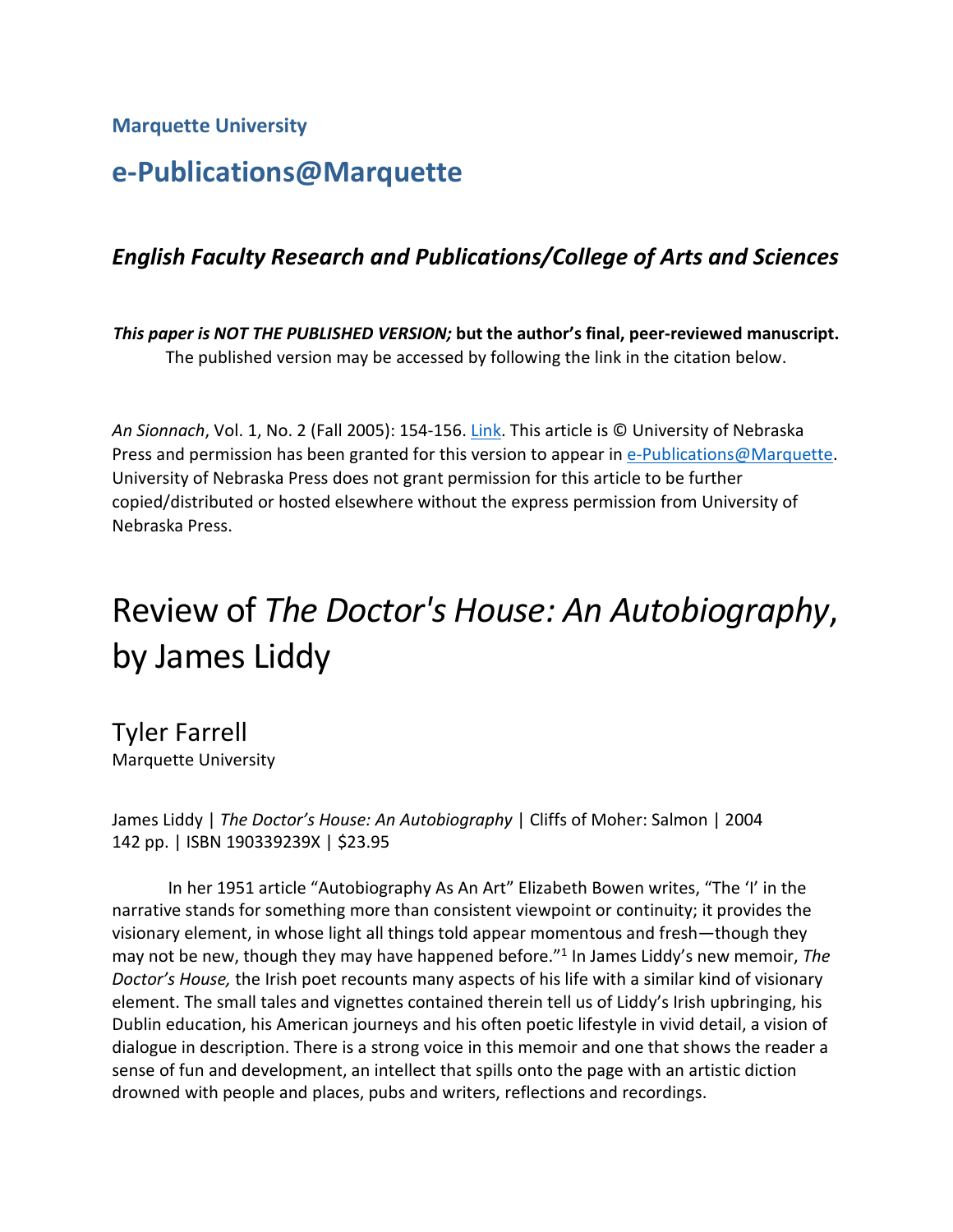Honest reflection is both prominent as well as important to our understanding of Liddy's life. *The Doctor's House* suggests and examines while also conversing like language from a human and humorous perspective. Each tale invests in love, life, wit, and personal development. The scenes recover a compassionate past, an interest in broad perspective and delight suitable for even the novice historical reader. Liddy's style is occasional, a narrator who moves from a child to an adult, an exploration into the complex, yet entertaining Irish/American soul. *The Doctor's House* is a poetic autobiography, (somewhat unconventional) but filled with upbringing, formation, and humanizing description that fulfills a unique experience.

Liddy's first autobiographical installment allows entrance into the historical placement among the new generation of Irish writers. We come to see him as a new poet of gathering and gossip, a poet influenced by previous generations, and a poet who wanted his own time and voice. The writer expresses a fondness for his subjects that are comic and spontaneous, never savage. Liddy's sense of style and tone is not unlike the Irish autobiographies before him. (e.g. Elizabeth Bowen, Austin Clarke and George Moore). However, Liddy uses description that adds more gaiety, light discussion, reverie, delight, and gossip. We see fractured tales of bar stools, literary figures and a company that has had a keen impact on the author.

The biggest questions that seem to surround the subject of autobiography have to deal with the notion of art and the notion of truth. As Janet Varner Gunn states, we must strive to see "autobiography as literary and not just (an) historical activity."<sup>2</sup> Similarly, Elizabeth Bowen questions, "Is it that the scales are tipping in favor of truth as against fiction, of the actual against the invented?"<sup>3</sup> With Liddy's memoir we see both questions addressed. The artistic and real sides of *The Doctor's House* are superb, telling of Liddy's childhood home in Coolgreany Co. Wexford in a youthful and innocent vigor. There are visions of the surrounding gardens, flowers, white stones, trees and a tennis court. It seems rather magical, somewhat opulent, in a simple light colored by the author's hand. There are blissful, small tales of his mother in the kitchen, (a New York born socialite prone to stories and drink) his father at a world's fair, (a Dispensary doctor filled with constant work and opinion). There are echoes of religion, childhood and upbringing. These are followed with stories and thoughts of friends, relatives, neighbors. It reads as a bygone era of artistic gatherings placed in a historical context. Liddy is exalted by history, art and religion, an inquisitive mind that leads to literary Dublin, America and beyond.

In *The Doctor's House* the names and stories of the past come alive in four parts. Liddy shares family history and a sense of community, decision, influence and identity. The attitudes and actions of the poet are told without regret, a self-making narrative unapologetic for its seeking and wandering. We see Irish festivals, travels to Spain, readings, adventures and American connections to Ireland. Liddy looks fondly on his links to Patrick and Katherine Kavanagh, John Jordan, Michael Hartnett, Liam Miller and Richard Riordain. He fills the reader with a sense of adventure in mid-century Dublin, 1960's San Francisco, New Orleans and its French Quarter and finally the surprisingly poetic Milwaukee, Wisconsin. The book is revealing and generous to its subjects. Its stories have a flow and lucidity that send the reader into an enthralling world described with a distinctly charming wit and a poetic and proud tone.

Liddy's brief story about the making of *The Dolmen Miscellany* reminds us of his evocative and confident language, a revealing diction not unlike that of his poetry. Liddy's